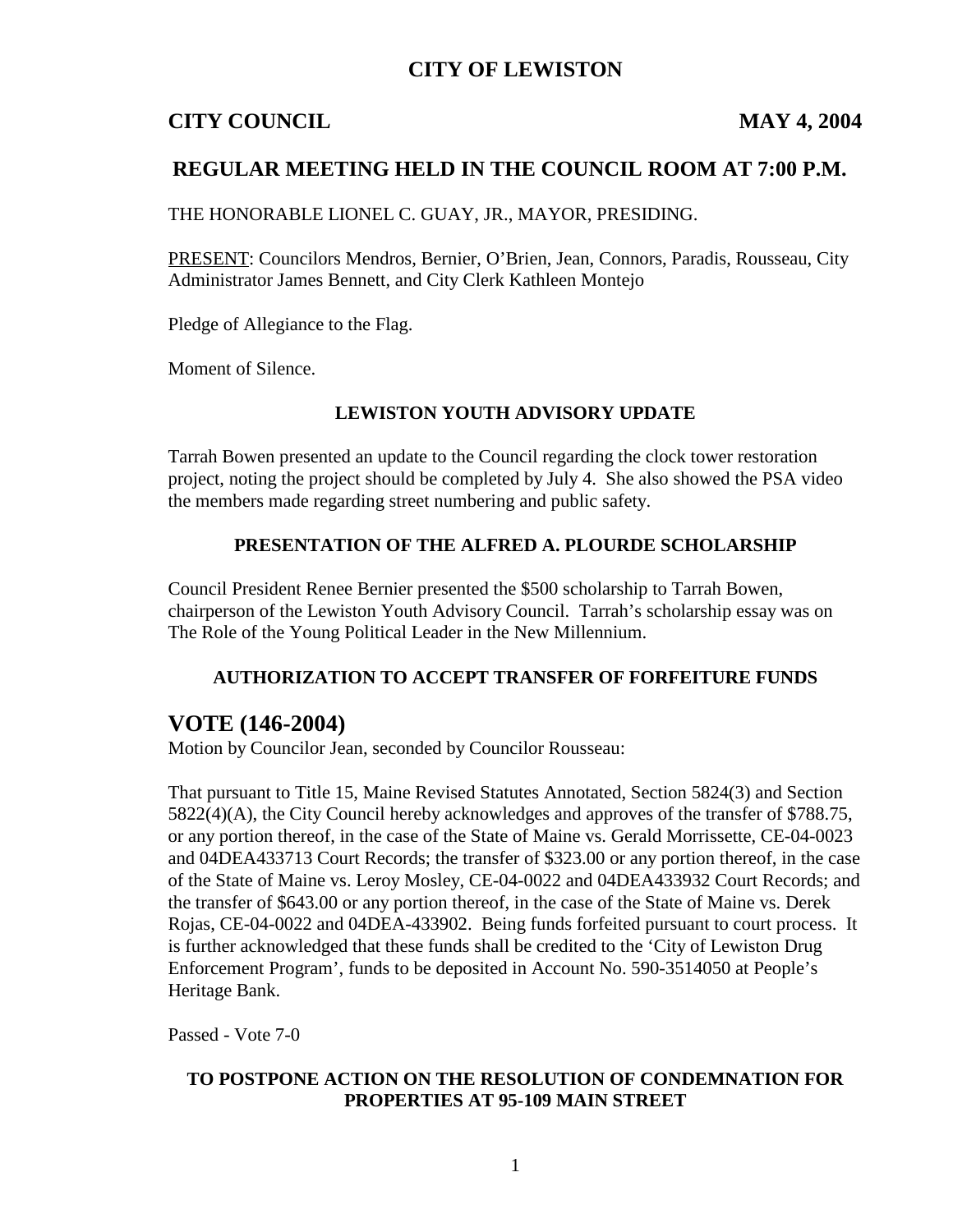## **VOTE (147-2004)**

Motion by Councilor Jean, seconded by Councilor Rousseau:

To postpone action on the Resolution of Condemnation for the properties at 95-109 Main Street to the City Council meeting of May 20, 2004. Passed - Vote 7-0

## **APPROVAL OF PARTIAL ABATEMENT OF PROPERTY TAXES**

## **VOTE (148-2004)**

Motion by Councilor Jean, seconded by Councilor Rousseau:

To approve the recommendation from the City Administrator and the General Assistance Director to issue a partial abatement of property taxes for 2001 and 2002 for Case Number 2004-1; said application submitted under M.R.S.A., Title 36, section 841 (2). Passed - Vote 7-0

## **AMENDMENTS TO THE TRAFFIC SCHEDULE**

Councilor Paradis asked about the cost of installing and removing traffic signs, suggesting that if a business requests this action, they should help to cover some of the costs.

## **VOTE (149-2004)**

Motion by Councilor Paradis, seconded by Councilor Jean:

To adopt the proposed amendment to the Traffic Schedule to regulate parking on a portion of Bates Street. Passed - Vote 7-0

#### **PRESENTATION REGARDING UPCOMING SUMMER CONSTRUCTION PROJECTS**

Director of Public Services Chris Branch presented to the Council a powerpoint presentation which outlined numerous upcoming construction projects this summer, ranging from street paving to water line replacement to sidewalk installation and more.

### **PUBLIC HEARING ON THE 2005 FISCAL YEAR (FY05) COMMUNITY DEVELOPMENT BLOCK GRANT BUDGET AND ADOPTION OF PROGRAM BUDGET**

## **VOTE (150-2004)**

Motion by Councilor Jean, seconded by Councilor Paradis:

To conduct a public hearing to receive public comments on the proposed CBDG FY2005 program budget. Passed - Vote 7-0

At this point, Mayor Guay opened the public hearing to receive citizen input and comment.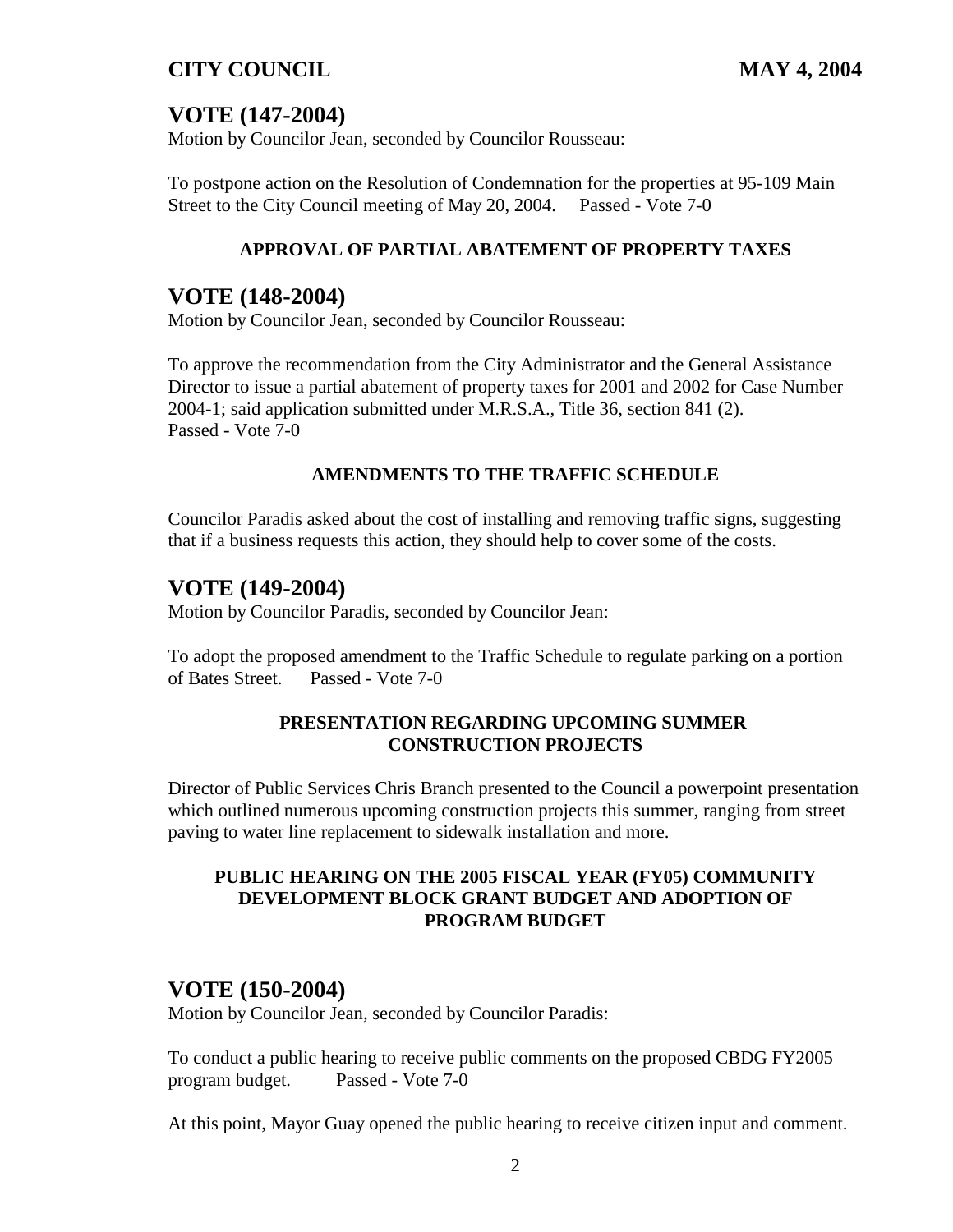Estelle Rubinstein and Sherri Howard spoke in favor of funding for Androscoggin Head Start. John Bennett spoke in favor of funding needed for the Salvation Army, noting they lost \$30,000 in funding from the United Way over the years, and they serve the needs of citizens when other agencies and the City can not. Laurier Lachance spoke in favor of funds for the SEARCH program, noting they provide elderly services. Representatives of the new African Immigrant Association spoke and said they are requesting funding from the program, saying they are a new program to assist the new residents of Lewiston, and the committee is not recommending that any new agencies receive funding this year. Brenda Ackers spoke in favor of funding for Head Start and the African Immigrants Association, saying she is a new resident of Lewiston and feels both of these agencies are beneficial. Susan Robin addressed the Council and suggested that the City's policy of not funding new agencies be changed, and feels the new organizations should receive city funds, since the agencies service local residents. Kristine Kimball, executive director of Lewiston Time Dollar Exchange noted her group is new and was denied funding, and said it is very frustrating to try to start an agency that can help people and not receive assistance from the City.

Mayor Guay then closed the hearing. Councilors and staff discussed the requests from all agencies and the decision not to fund new agencies, since all agencies that currently receive funding will be phased out over the next few years, since the CDBG federal funds that they receive will be phased out and the City will no longer be receiving these funds. It was noted that all of these agencies do good work and provide a needed service to many residents.

#### **VOTE (151-2004)**

Motion by Councilor Paradis, seconded by Councilor Jean:

To adopt the schedule of funds for the FY2005 CDBG budget as recommended by the Community Development Block Grant Review Committee:

#### **PUBLIC SERVICE ACTIVITIES**

| A.W.A.P.                                             | \$5,118  |  |
|------------------------------------------------------|----------|--|
| <b>Advocates for Children/Parent Resource Center</b> | \$1,600  |  |
| <b>Advocates for Children/Healthy Families</b>       | \$1,600  |  |
| <b>African Immigrants Association</b>                | \$0      |  |
| <b>American Red Cross Disaster Relief</b>            | \$2,559  |  |
| Androscoggin Head Start/Childhood Enrichment         | \$42,867 |  |
| Androscoggin Home Health/Lewiston Home Care          | \$9,279  |  |
| Catholic Charities of Maine/Fellowship House         | \$2,559  |  |
| Catholic Charities of Maine/S.E.A.R.C.H.             | \$3,199  |  |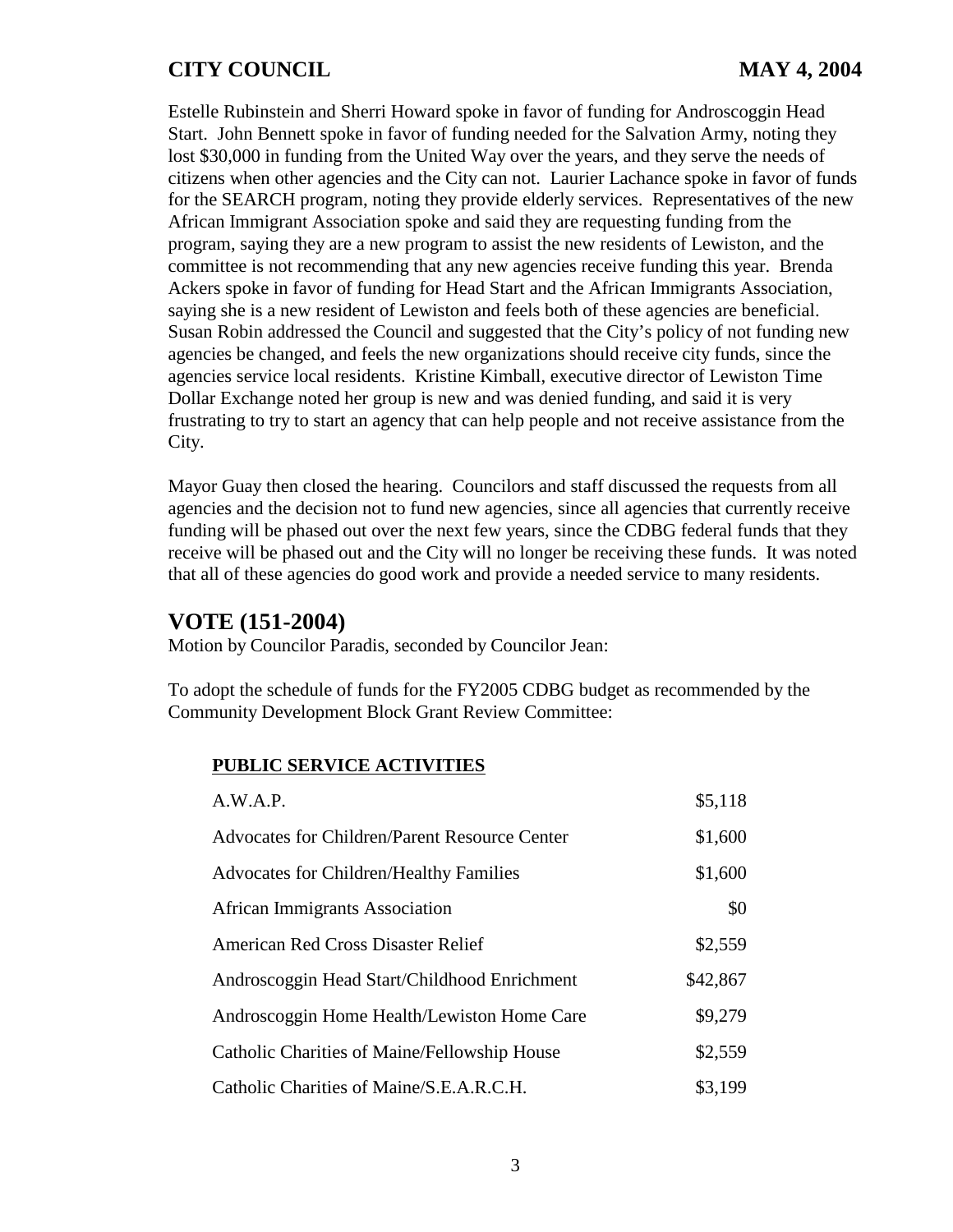| <b>Big Brothers/Big Sisters</b>                   | \$960        |  |
|---------------------------------------------------|--------------|--|
| Big Brothers/Big Sisters Mentoring Program        | \$960        |  |
| Child Health Center/Kid's Korner                  | \$1,679      |  |
| <b>Common Ties Mental Health Coalition</b>        | \$640        |  |
| <b>Community Artisans Guild</b>                   | \$0          |  |
| Hope Haven Emergency Shelter                      | \$2,559      |  |
| <b>LA Arts</b>                                    | \$5,758      |  |
| <b>Literacy Volunteers</b>                        | \$960        |  |
| <b>Maine Rural Workers Coalition</b>              | \$0          |  |
| <b>MPC After School Program</b>                   | \$9,597      |  |
| <b>MPC Summer Program</b>                         | \$0          |  |
| 911 Education Program                             | \$0          |  |
| Norwich House                                     | \$7,678      |  |
| Pathways Day Care                                 | \$9,597      |  |
| Pathways Workplace                                | \$7,038      |  |
| Pathways Extended Employment                      | \$3,199      |  |
| St. Martin de Porres Residence                    | \$4,799      |  |
| <b>Salvation Army</b>                             | \$0          |  |
| <b>Sexual Assault Crisis Center</b>               | \$1,280      |  |
| <b>Tri-County Mental Health Services</b>          | \$0          |  |
| Trinity Jubilee Center - Maternal & Child Program | \$5,758      |  |
| Y.W.C.A. Intervention                             | \$2,559      |  |
| Contingency Fund                                  | \$0          |  |
| <b>SUBTOTAL</b>                                   | \$133,802.00 |  |
| <b>ECONOMIC DEVELOPMENT</b>                       |              |  |
| 50/50 Commercial Rehab.                           | \$100,000    |  |
| Downtown Improvement Program                      | \$83,198     |  |
| <b>LAEGC</b>                                      | \$25,000     |  |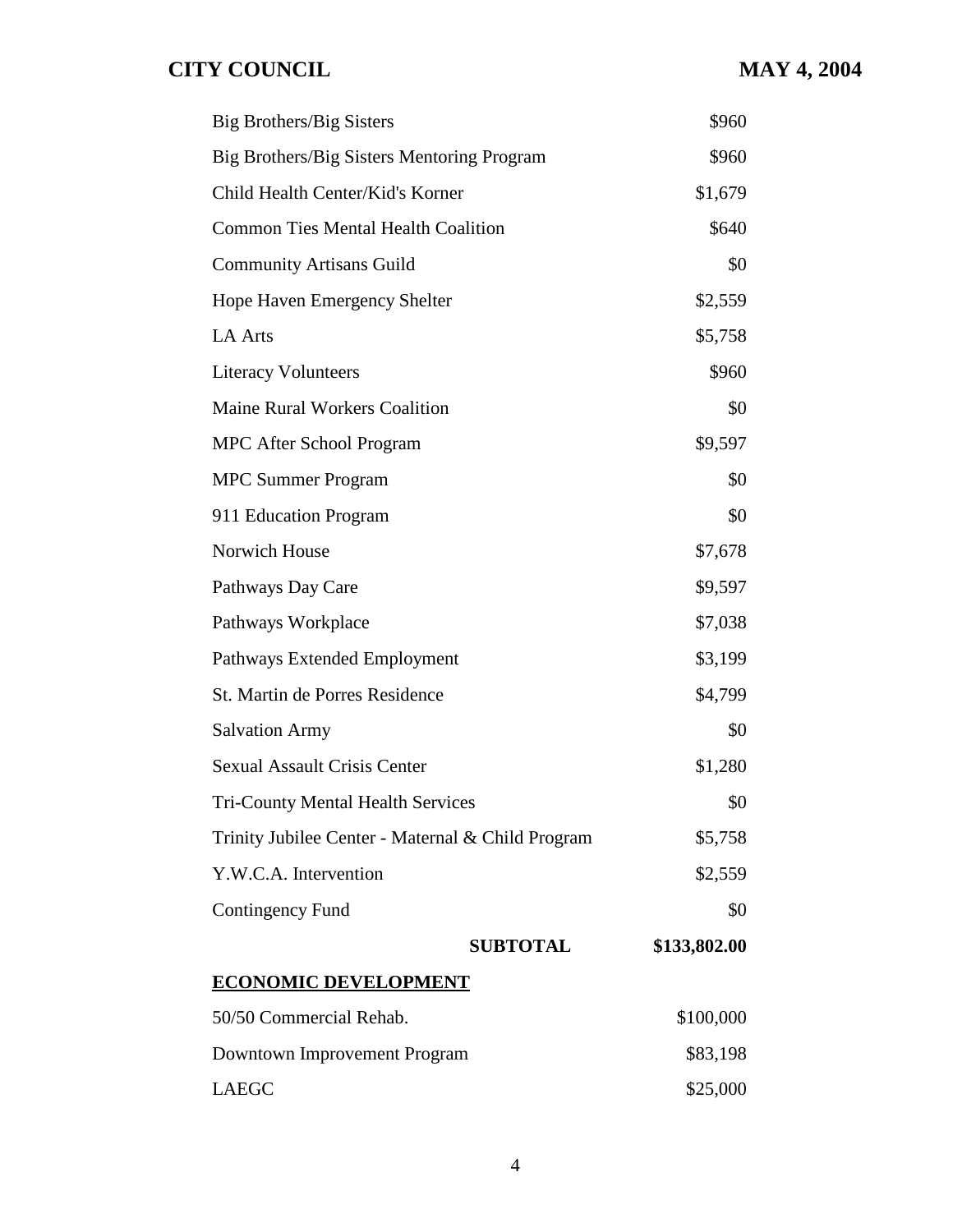| Lew/Auburn Transit Committee (LATC)Fixed Route     | \$0          |
|----------------------------------------------------|--------------|
|                                                    |              |
| Lewiston Time Dollar Exchange                      | \$0.00       |
| <b>SUBTOTAL</b>                                    | \$208,198.00 |
| <b>HOUSING REHAB</b>                               |              |
| Housing Rehab Loan Program                         | \$0          |
| Tall Pines Complex Rehab.                          | \$100,000    |
| <b>Rehab Office Administration</b>                 | \$50,000     |
| <b>SUBTOTAL</b>                                    | \$150,000.00 |
| NEIGHBORHOOD IMPROVEMENTS                          |              |
| Enhanced Neighborhood Policing (LPD)               | \$4,000      |
| Lewiston Housing Authority - Drouin Building       | \$0          |
| Lisbon Street (LPW)                                | \$0          |
| Spruce Street (LPW)                                | \$0          |
| Park Street Amenities (LPW)                        | \$0          |
| Sidewalk Rehab/Handicap Ramp (LPW)                 | \$0          |
| Sisters Of Charity Health System - Lots To Gardens | \$0          |
| Southern Gateway - Canal Street Improvements       | \$190,000    |
| Southern Gateway - Development                     | \$350,000    |
| <b>Maple Street Streetscape</b>                    | \$0          |
| <b>SUBTOTAL</b>                                    | \$544,000.00 |
| PARKS AND RECREATION                               |              |
| Kennedy Park Rehabilitation                        | \$10,000     |
| <b>SUBTOTAL</b>                                    | \$10,000     |
| <b>ADMINISTRATION &amp; PLANNING</b>               |              |
| C.D. Administration                                | \$205,000    |
| <b>SUBTOTAL</b>                                    | \$205,000.00 |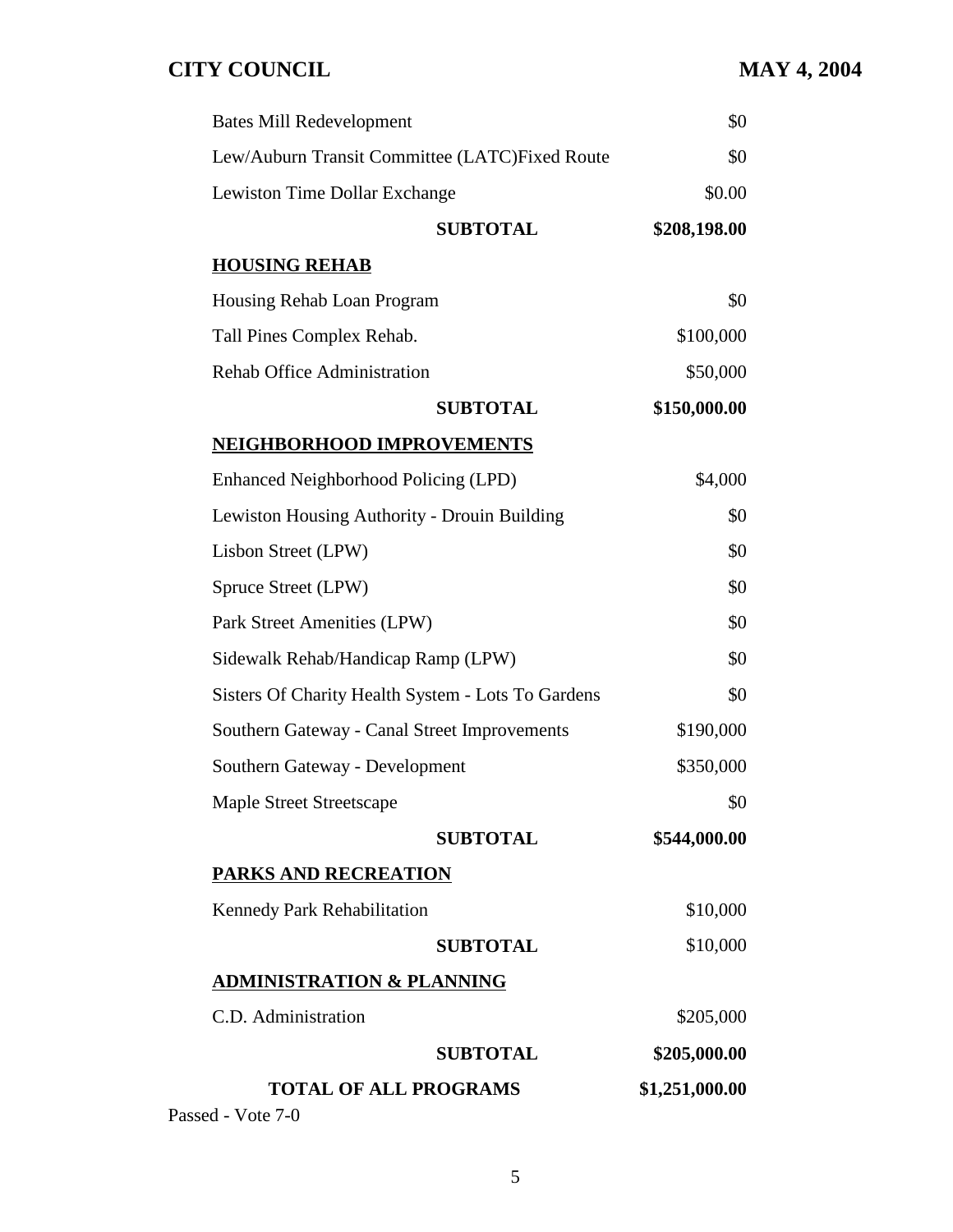## **VOTE (152-2004)**

Motion by Councilor Jean, seconded by Councilor Rousseau:

To authorize the submission of the program to the Department of Housing and Urban Development. Passed - Vote 7-0

#### **PUBLIC HEARING AND FINAL PASSAGE REGARDING AN AMENDMENT TO THE BUSINESS LICENSING ORDINANCE**

Mayor Guay opened the hearing. No members of the public spoke for or against this item. Mayor Guay then closed the hearing.

## **VOTE (153-2004)**

Motion by Councilor O'Brien, seconded by Councilor Jean:

That the proposed amendment to the City Code of Ordinances, Chapter 22 "Businesses", Article VI "Food Service Establishments", Section 22-169 "Pushcarts, roving diners in streets and public places", receive final passage by a roll call vote. Passed - Vote 7-0

## **SPECIAL AMUSEMENT PERMIT FOR CHANCES PUB**

Mayor Guay opened the public hearing. No members of the public spoke for or against this issue. Mayor Guay then closed the hearing.

## **VOTE (154-2004)**

Motion by Councilor O'Brien, seconded by Councilor Jean:

To grant a special amusement permit for dancing and entertainment to Chances Pub, 675 Main Street. Passed - Vote 7-0

## **PUBLIC HEARING FOR OUTDOOR ENTERTAINMENT PERMIT FOR THE SOURCE GUITAR AND ARTS FESTIVAL**

Mayor Guay opened the public hearing. No members of the public spoke for or against this issue. Mayor Guay then closed the hearing. Richard Willing of L/A Arts and Charlene Belanger of WCSH, the two sponsoring organizations, addressed the Council and outlined the details for this event.

## **VOTE (155-2004)**

Motion by Councilor Paradis, seconded by Councilor Jean:

To conduct a public hearing on an application for an outdoor entertainment event for the Source: Guitar & Arts Festival, and to grant a permit for an Outdoor Entertainment Event, as required by the City Code of Ordinances, Chapter 10, Article 1, Section 10-3, to L/A Arts and WCSH-6 for outdoor music concerts for the Festival to be held at Railroad Park on June 26, 2004 (rain date June 27, 2004), contingent upon positive recommendations from the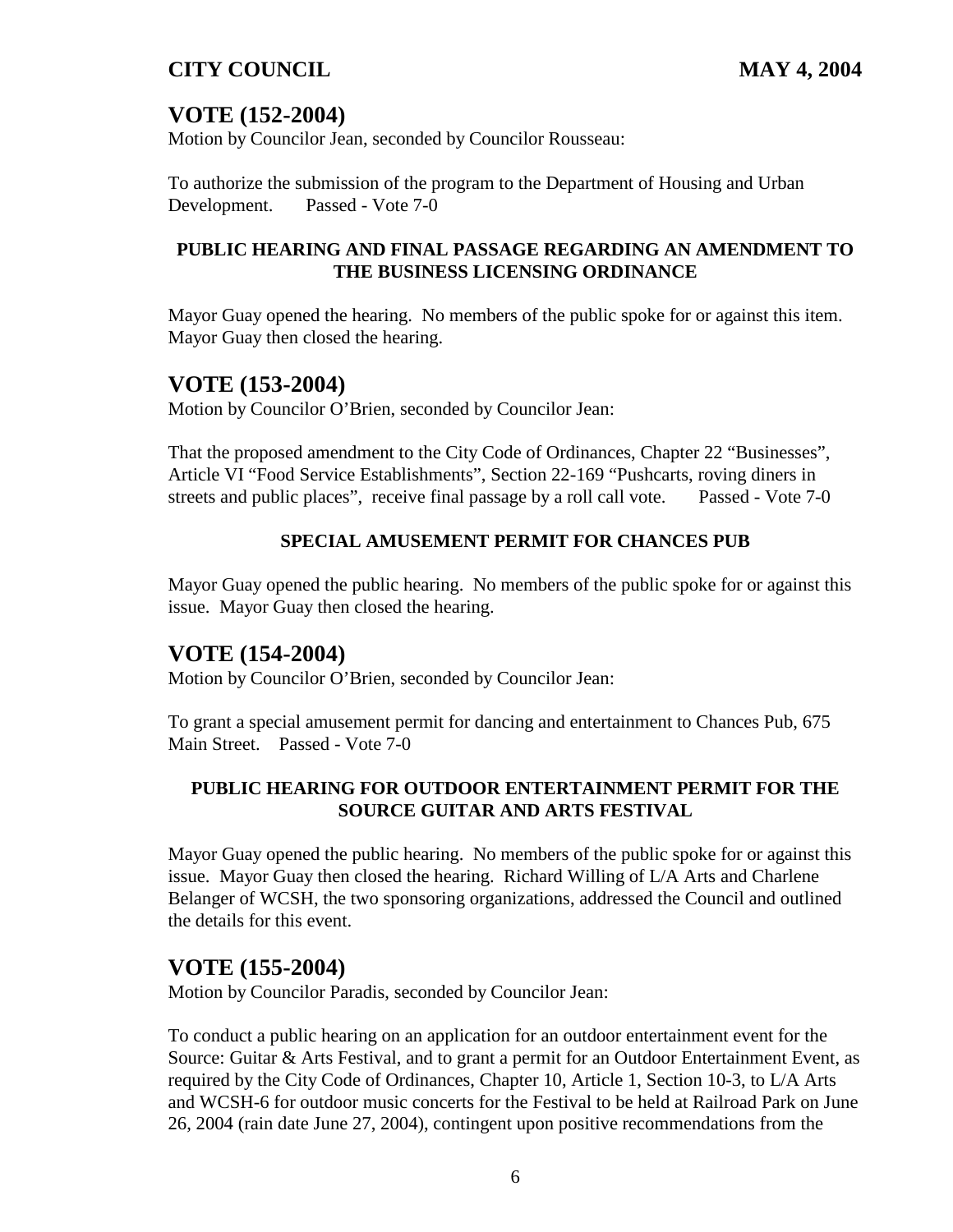Police Department, Fire Department, Code/Health Officer and Land Use Inspector regarding compliance with all regulations and compliance with all City ordinances.

Passed - Vote 7-0

## **REQUEST FOR USE OF CITY SERVICES FOR THE SOURCE GUITAR AND ARTS FESTIVAL**

Councilor Paradis noted this is a great project, but expressed concerns about the cost to the City regarding the in-kind services such as waiving the tipping fees, increased presence of police, etc.

## **VOTE (156-2004)**

Motion by Councilor Connors, seconded by Councilor Jean:

To approve the request from L/A Arts and WCSH 6 for the use of city services for the Source: Guitar & Arts Festival to be held June 26, 2004 (rain date June 27, 2004) at Railroad Park, Oxford Street:

The City Council authorizes the City Administrator to work with L/A Arts and WCSH-6 to ensure the City's support of The Source: Guitar & Arts Festival and to coordinate with the Festival organizers the following City services, subject to any limitations that may be challenging due to physical limitations:

- 1) Use of Railroad Park, subject to completion of appropriate forms with the Department of Recreation and Parks.
- 2) Dumpster for trash and waiver of tipping fees.
- 3) Tables and chairs from the Multi-Purpose Center and the Armory, to be delivered to Railroad Park.
- 4) Police security and First Aid for the Festival, to be available at the discretion of the Chief of Police.
- 5) Installation of tent over Main stage of Festival in Railroad Park.
- 6) Traffic barricades and signs to be installed at the discretion of the Police Department and Public Works Department.
- 7) Parking and electricity for 24' RV behind stage in Railroad Park.
- 8) Use of electricity and City Electrician before and during the Festival on June 26 or 27, 2004.
- 9) Establishment of a buffer zone for vendors. All vendors will need L/A Arts approval to participate in the Festival. A description and map of the buffer zone shall be provided to the City Clerk's Office no later than June 1, 2004.
- 10) Free use of City owned parking areas along Oxford and Lincoln adjacent streets.
- 11) Waiver of license fees for non-profit vendors.

Passed - Vote 6-1 (Councilor Paradis opposed)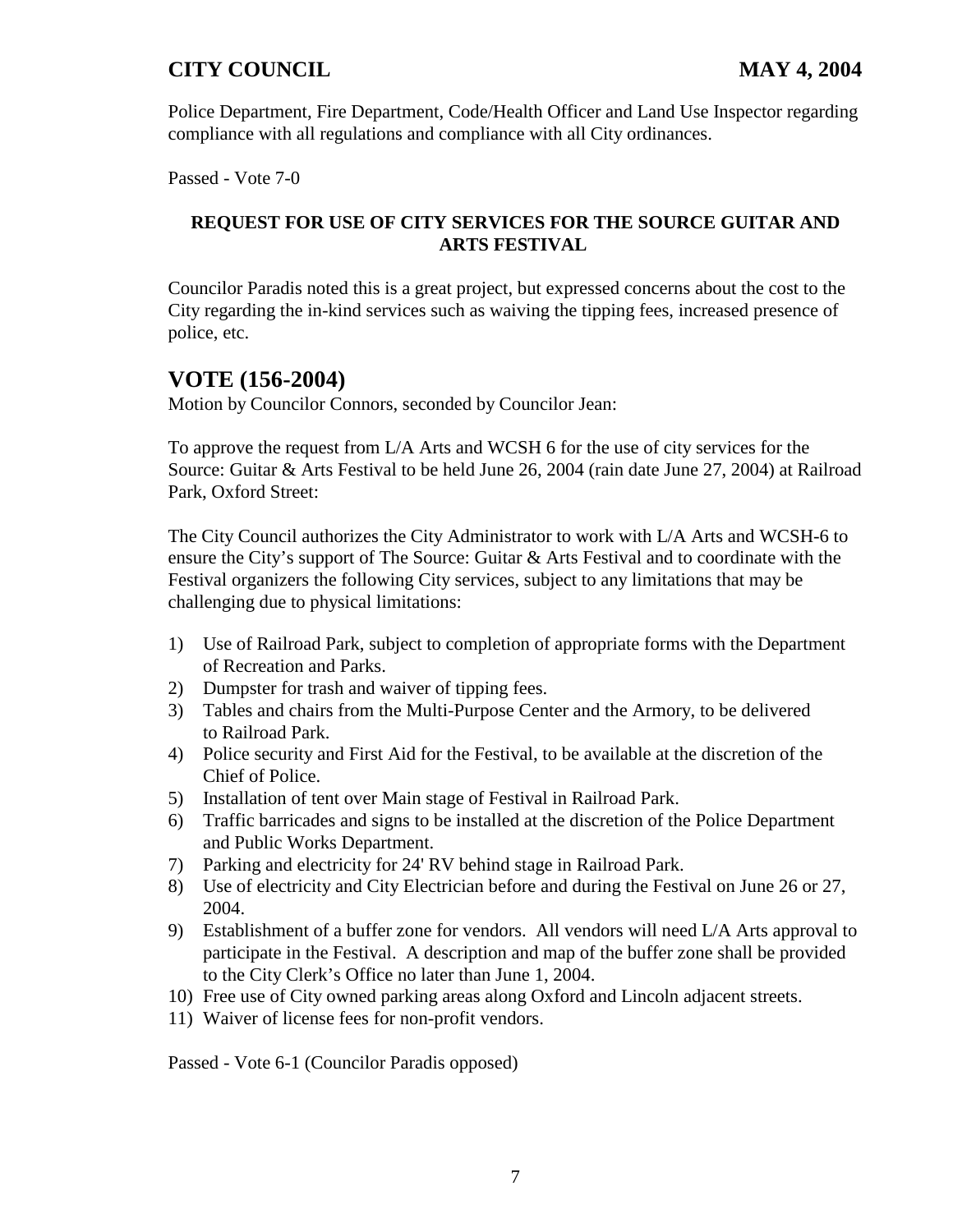#### **EXTENSION OF TEMPORARY CLOSURE OF A PORTION OF PARK STREET ALLEY AND A PORTION OF PINE STREET**

## **VOTE (157-2004)**

Motion by Councilor O'Brien, seconded by Councilor Jean:

To authorize an extension of the closure of the portion of Park Street Alley from Pine Street to the Library property line of the original library building to August 31, 2004, and an extension of the closure of the northern lane of Pine Street from Lisbon Street to Park Street to June 11, 2004, for the renovation work related to the Lewiston Public Library project. Passed - Vote 7-0

#### **AUTHORIZATION TO FUND ADDITIONAL CONSTRUCTION FOR THE COLISEE PROJECT THROUGH A FUTURE BOND ISSUE**

The City Administrator made a presentation regarding the proposed renovation plans for the Colisee to upgrade the facility. He noted there have been problems in the past with the ticketing system, congestion at the concession stands resulting in lost revenue, and numerous other issues that the former owner did not finalize such as a pro shop, box seats and others. These items are contractual obligations the Colisee has with the Maineiacs and these items need to be completed, or the team has the right to leave since the contract was not fulfilled. Councilor Mendros stated he feels this is a lot of money and wonders when this will end. Councilor Bernier stated the upgrades to the building are needed not just for the hockey team but for the building itself so it can be fully functional and hold many events, noting it should be viewed as an economic development project. Councilor Rousseau spoke in support of this project, noting the facility needs to be modernized to be competitive. Councilor Paradis stated he shares some of Councilor Mendros' concerns regarding the high price tag, and wonders if we will recoup the investment in the long run.

Residents Ryan Reed, Ken St. Amand, Rose Wilson and Larry Gilbert addressed the Council and asked for their support of this project, noting the great impact it will have. Matt McKnight representing the Maineiacs stated they have received a great response in the community and game attendance has increased, and they appreciate the strong support from the community.

## **VOTE (158-2004)**

Motion by Councilor Jean, seconded by Councilor Rousseau:

To grant authorization to fund the additional construction for the Colisee project and to finance the amount of \$1,500,000 through the issuance of a future bond issue. Passed - Vote 7-0

#### **REPORTS AND UPDATES**

No reports were presented at this time.